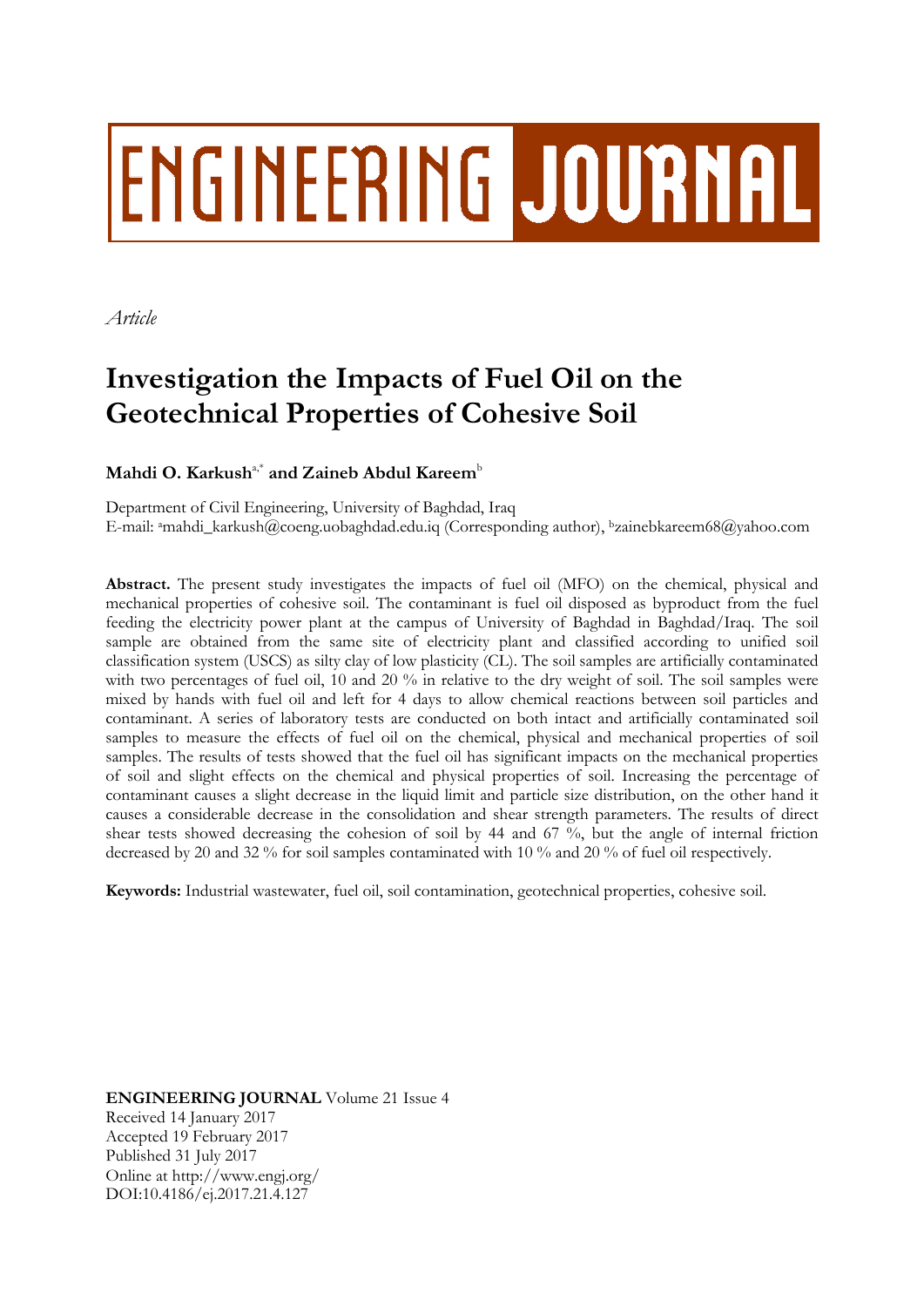#### **1. Introduction**

The rapid development of industrialization and urbanization generate much higher quantities of wastewater, solid wastes and gaseous wastes which resulted in polluted the environment. These wastes are not polluted the air or water only also the soil is being polluted. The occurrences of contaminant in soil above a certain level causing loss some of the geotechnical properties of soil and consequently this lead to detriment of the structures constructed on/in it. The alteration in the geotechnical properties of soil resulted in loss some of the bearing capacity of soil and increase in the settlement of the foundation under the structure which consequently causing losing the function or failure of the structure [1]. The most common types of soil contamination are fertilizers, pesticides, petroleum hydrocarbon, heavy metals, volatile organic compounds and organic compounds. The sources of contaminants are the oil fields, thermal power plants, or in most cases the contaminants are resulted accidently from the spill of oil during the transportation as leakage from the pipelines and storage tanks or during oil drilling processes. The attention of researcher was focused on investigated the effects of such contaminants on the geotechnical properties of soil due to the large volume and types of contaminants resulted from the oil industries. Industrial wastes refer to the wastes generated from the production of industry activities, treatment and development. The industrial wastes can be solid wastes, semi-solid wastes, wastewater and gaseous wastes that are not permitted to discharge directly into the environment. The solid wastes are classified into organic and inorganic wastes based on their mineral composition and into hazardous and nonhazardous wastes based on the pollution characteristics. Large quantities of industrial wastes are generated every year due to growing of industries and these wastes are harm to the human being health and the environment components. In general, the industrial wastes are classified into the following major types [2, 3]:

- a) Mining industry;
- b) Metallurgical industry;
- c) Electrical power industry;
- d) Chemical industry;
- e) Light industries;
- f) Industrial solid wastes such as metal dross, plating sludge, construction wastes and slag from processing in other industries.

Soil contamination usually results from the percolation of wastes from the sanitary landfills or percolation of contaminated surface water to subsurface strata, leakage from underground storage tanks and pipes, leaching of waste direct from of industrial wastes and application of fertilizer and pesticides to soil. The occurrence of contaminations in soil are not challenge for the environmentalists only but also cause a deterioration of geotechnical properties of soil. Cohesive soils which are electro-chemically active and affected whenever the environment is contaminated by wastes [4, 5]. The flow of contaminant in the soil or in groundwater depends on many factors such as the permeability of soil and adsorption properties of the soil solids [6]. The extent of contaminant in the soil depends on the properties of soil and chemical composition of the contaminant [7].

Abdul Rasool [8] investigated the influence of kerosene contamination on the geotechnical properties of clayey silt soil. The results showed significant effects for kerosene on the physical and mechanical properties of soil. Khamehchiyan et al. [9] investigated the geotechnical properties of clayey and sandy soils contaminated by crude oil. The results indicated noticeable reduction in the shear strength, the dry density, optimum moisture content and Atterberg's limits with increasing the content of crude oil in the soil. Karkush et al. [10] investigated the effects of four types of contaminants on the geotechnical properties of clayey soil. The four contaminants are kerosene, ammonium nitrate, copper and lead, each of them was mixed with soil in two percentages (10 and 25) %. The results showed diverse effects for these contaminants on the geotechnical properties of clayey soil. Karkush and Resol [11] investigated the geotechnical properties of sandy soil. The soil samples were contaminated artificially with four percentages of industrial wastewater (10, 20, 40 and 100)  $\%$  of solution used in the contamination process. The wastewater was a byproduct from the fuel of electricity power plant. The results of tests showed diverse effects for the industrial wastewater on the geotechnical properties of a sandy soil. George et al. [12] conducted experimental work to study the effect of diesel engine oil on the geotechnical properties of soil.

Bala et al. [13] investigated the effects of salinity on the chemical characteristics of eight soil samples from Bangladesh. They studied salinity, organic content, chloride, pH, alkalinity, conductivity and moisture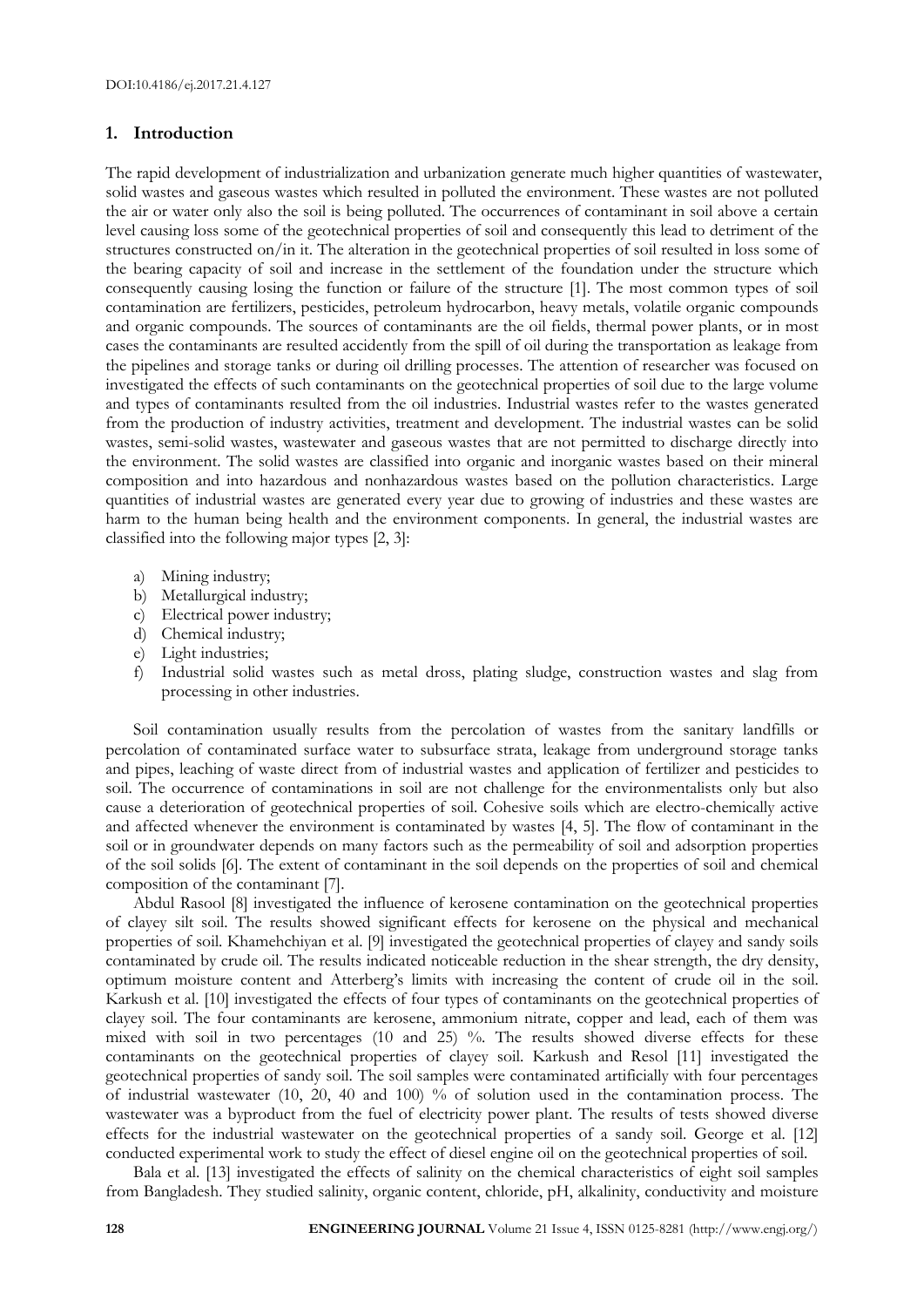content. Also, they concluded that the salinity and organic content vary with depth, age and soil condition. Karkush and Abdul Kareem [14] investigated the impacts geotechnical properties of clayey soil samples contaminated by industrial wastewater. The soil samples were artificially contaminated with four percentages of industrial wastewater disposed as byproduct from the fuel of thermal electricity power plant. Uromeihy et al. [15] studied the effects of three percentages of gas oil on the geotechnical properties of poorly graded sand low plasticity clay and silt. Based on the tests results, they concluded that gas oil contamination causes decreasing the angle of internal friction and increasing the cohesion between soli particles. Also, Karkush and Altaher [16] investigated the effects of total petroleum hydrocarbons on the geotechnical properties of clayey soil samples contaminated in the field. The results showed negative effects of total petroleum hydrocarbons on the geotechnical properties of a clayey soil sample.

The present study is a trial to determine the effects of the fuel oil denoted later (MFO) on the geotechnical properties of silty clay soil. An efficient laboratory-testing program was conducted on the intact and contaminated soil samples to measure the impacts of fuel oil on the chemical, physical and mechanical properties of soil. The contaminant is a byproduct discharged from fuel used in the electricity power plant at the campus of University of Baghdad in Bagdad city/Iraq. Also, the cohesive soil samples are obtained from the same site and these soil samples were contaminated with 10 % and 20 % of fuel oil in related to its dry weight.

#### **2. Experimental Work**

The experimental work includes; a) description of study area where the soil sample and contaminant are obtained; b) the process of soil contamination; and c) the field and laboratory tests conducted on soil samples to measure the effects of fuel oil on the geotechnical properties of soil samples.

#### **2.1. Study Area**

The materials obtained from the study area are the contaminant and the soil samples (disturbed and undisturbed). The study area is the site of electricity power plant at the campus of University of Baghdad in Baghdad city/Iraq. The georeferencing coordinates of the site, GPS coordinates, are N: 33º 15'56.424" and E: 44º 22' 49.833" as shown in Fig. 1.



Fig. 1. Satellite image of electricity power plant at the campus of University of Baghdad.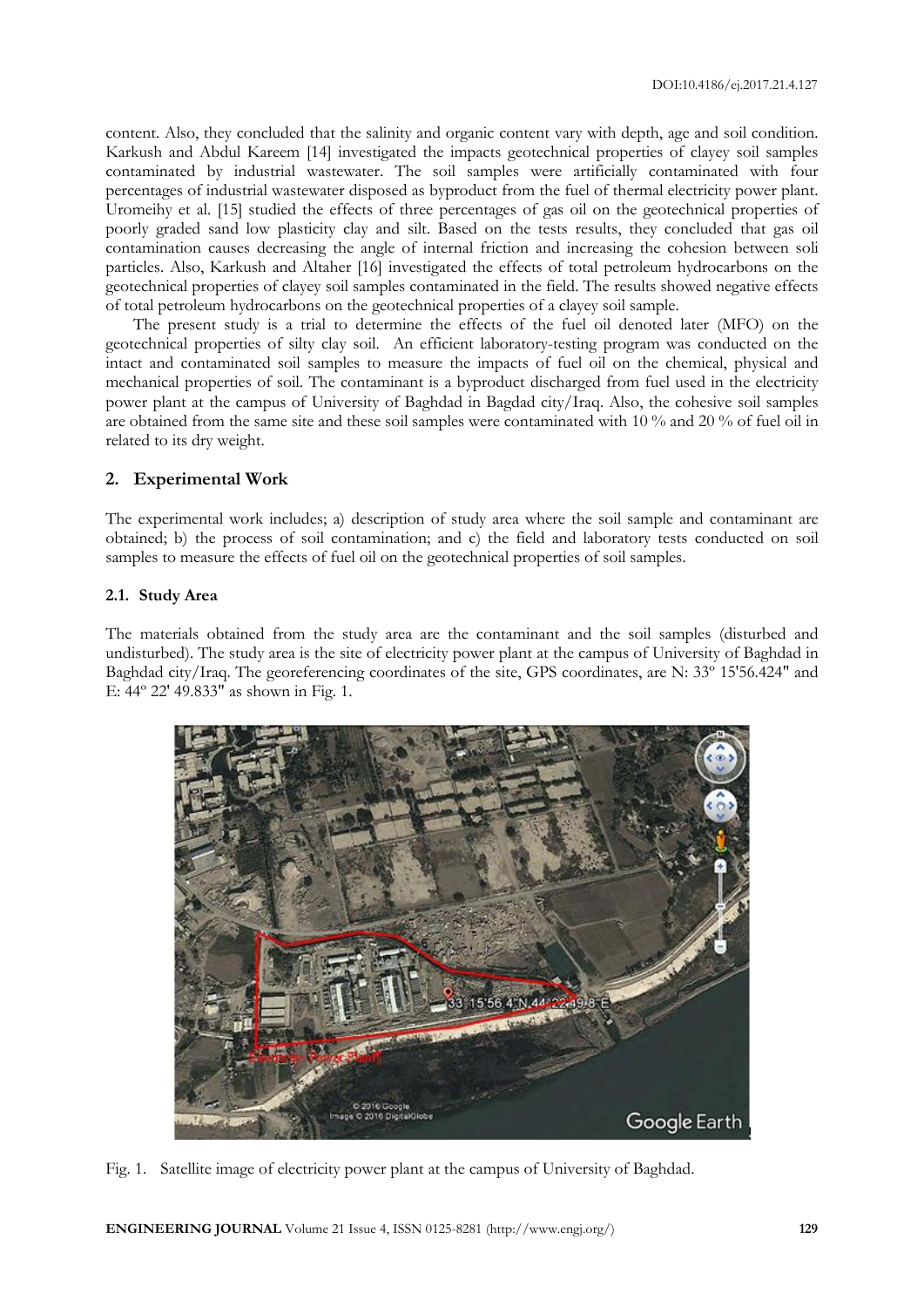#### DOI:10.4186/ej.2017.21.4.127

A trial pit was excavated by using mechanical shovel to reach the required depth of 2 m below the existing ground level. Disturbed and undisturbed soil samples are obtained from this trial pit, the disturbed soil samples are used to measure the effects of fuel oil on the chemical and physical properties of soil, while the undisturbed soil samples are used to measure the effects of fuel oil on the mechanical properties of soil. The soil samples were put in airtight plastic containers and labeled with necessary information, then transported to the laboratory of soil mechanics. The field unit weight of soil is 17.08 kN/m<sup>3</sup> (ASTM-D2937) and the natural moisture content is 20.77 % (ASTM-D2937) [17]. The contaminant used in this study is medium fuel oil denoted later as (MFO) and which is a by-product removed from the fuel oil used in feeding the electricity power plant at the campus of Baghdad University. Figure 2 shows discharging of medium fuel oil into soil in the study area. The contaminant is a mixture of water (32 %) and oil (68 %). The results of these tests are given in Table 1.



Fig. 2. Effluent of fuel oil to the soil in the study area at the campus of University of Baghdad.

Table 1. Density and chemical analysis of fuel oil (MFO).

| Industrial | Density<br>$\mathrm{kg}/\mathrm{m}^3$ | <b>Concentration of Minerals</b> |                  |         |       |         |       |  |  |
|------------|---------------------------------------|----------------------------------|------------------|---------|-------|---------|-------|--|--|
| Wastewater |                                       | Mineral                          | ppm              | Mineral | ppm   | Mineral | ppm   |  |  |
| <b>MFO</b> | 991.1                                 | Na                               | 12.23            | Рb      | 1.13  | Cu.     | 2.26  |  |  |
|            |                                       | К                                | 10.11            | $Z_{n}$ | 77.66 | Al      | 13.27 |  |  |
|            |                                       | Li                               | $\left( \right)$ | Si      | 21.09 | Fe      | 88.26 |  |  |
|            |                                       | Mg                               | 23.13            | Cr      | 0.85  | Mn      | 6.45  |  |  |
|            |                                       | Ca                               | 1237.14          | Ni      | 28.5  |         | 70.03 |  |  |

The density of contaminant is 0.9911  $g/cm^3$  measured at temperature of 20.9 °C. The [American](https://en.wikipedia.org/wiki/American_Petroleum_Institute) [Petroleum](https://en.wikipedia.org/wiki/American_Petroleum_Institute) Institute gravity (API gravity) is a measure of how heavy or light a [petroleum](https://en.wikipedia.org/wiki/Petroleum) liquid is compared to water. The [petroleum](https://en.wikipedia.org/wiki/Petroleum) liquid is classified light and floats on water when API gravity is greater than 10; if API gravity is less than 10, the [petroleum](https://en.wikipedia.org/wiki/Petroleum) liquid is classified heavy and sinks in water. The definition of API gravity is (ASTM, D278):

$$
API Gravity, degree = \frac{141.5}{SG} - 131.5
$$
 (1)

Where SG is the specific gravity of [petroleum](https://en.wikipedia.org/wiki/Petroleum) liquid: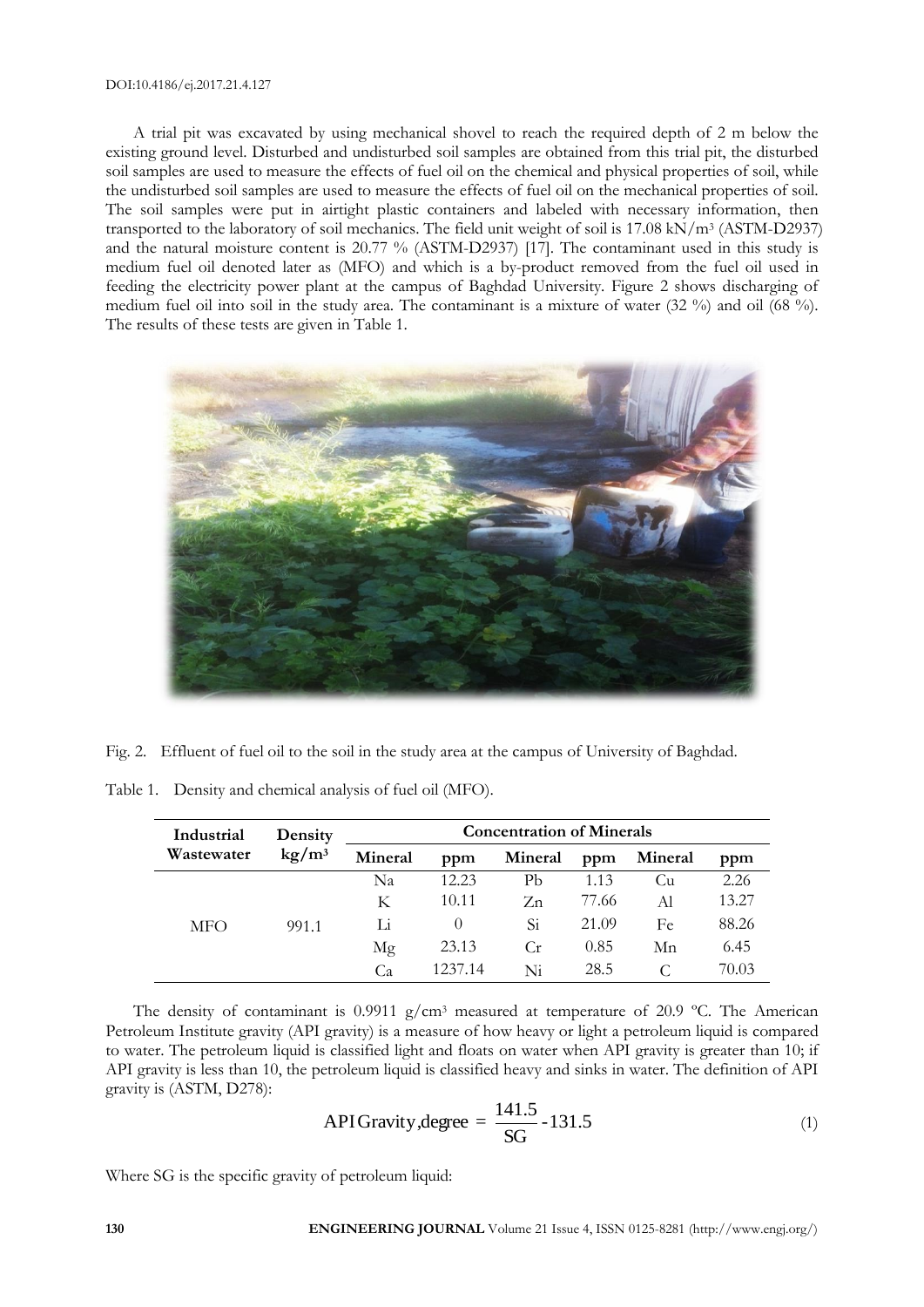$$
SG = \frac{\gamma_{PL}}{\gamma_w} \tag{2}
$$

The density of water is 0.998203 g/cm<sup>3</sup> at temperature of 20.9 °C (ASTM, D4052), so the specific gravity of contaminant, SG, is 0.992884 and API gravity is 11.014º which is greater than 10, so the contaminant is medium fuel oil. The density and chemical analysis of fuel oil used in the present work are conducted according to ASTM [17].

#### **2.2. Process of Soil Contamination**

The soil samples are mixed with two percentages of fuel oil 10 and 20 % in relative to the dry weight of the soil samples used in the contamination process. The soil samples were contaminated artificially through well mixing of the contaminant with soil samples by hands in the laboratory. The soil samples kept mixed with contaminant for 4 days and the soil left for 4 days to allow chemical reactions between fuel oil and mineral composition of soil. Then, the soil samples are prepared to measure the effects of the contaminant on the geotechnical properties of soil. The process of mixing the contaminant with soil is showed in Fig. 3.



Fig. 3. Mixing the fuel oil with the soil in the laboratory of University of Baghdad.

#### **2.3. Soil Tests**

A specific laboratory testing program was conducted on the soil samples before contamination and after 4 days of mixing the contaminant with soil. The disturbed soil samples are used for testing the physical and chemical properties of intact and contaminated soil samples. The undisturbed soil samples are used for testing the mechanical properties of intact soil, while remolded soil samples are used for testing the mechanical properties of contaminated soil. The remolding or constituting of soil samples are based on the field unit weight and natural moisture content. The soil samples studied in this work are designated as follows: intact soil is MFO0, soil sample contaminated with 10% of fuel oil is MFO1 and soil sample contaminated with 20% of fuel oil is MFO2. The soil tests carried out in this research can be divided into three major groups: chemical tests; physical tests and mechanical tests.

#### 2.3.1. Chemical tests

The chemical properties of soil samples play an important role in the engineering behavior of cohesive soils. The chemical and x-ray diffraction tests are carried out on the disturbed intact and contaminated soil samples [17, 18]. The following chemical tests are conducted on intact and contaminated soil samples:

- a) pH value, this test is conducted according to ASTM (D4972).
- b) Three sulfate ions (SO<sub>3</sub>), this test is conducted according to ASTM (D516).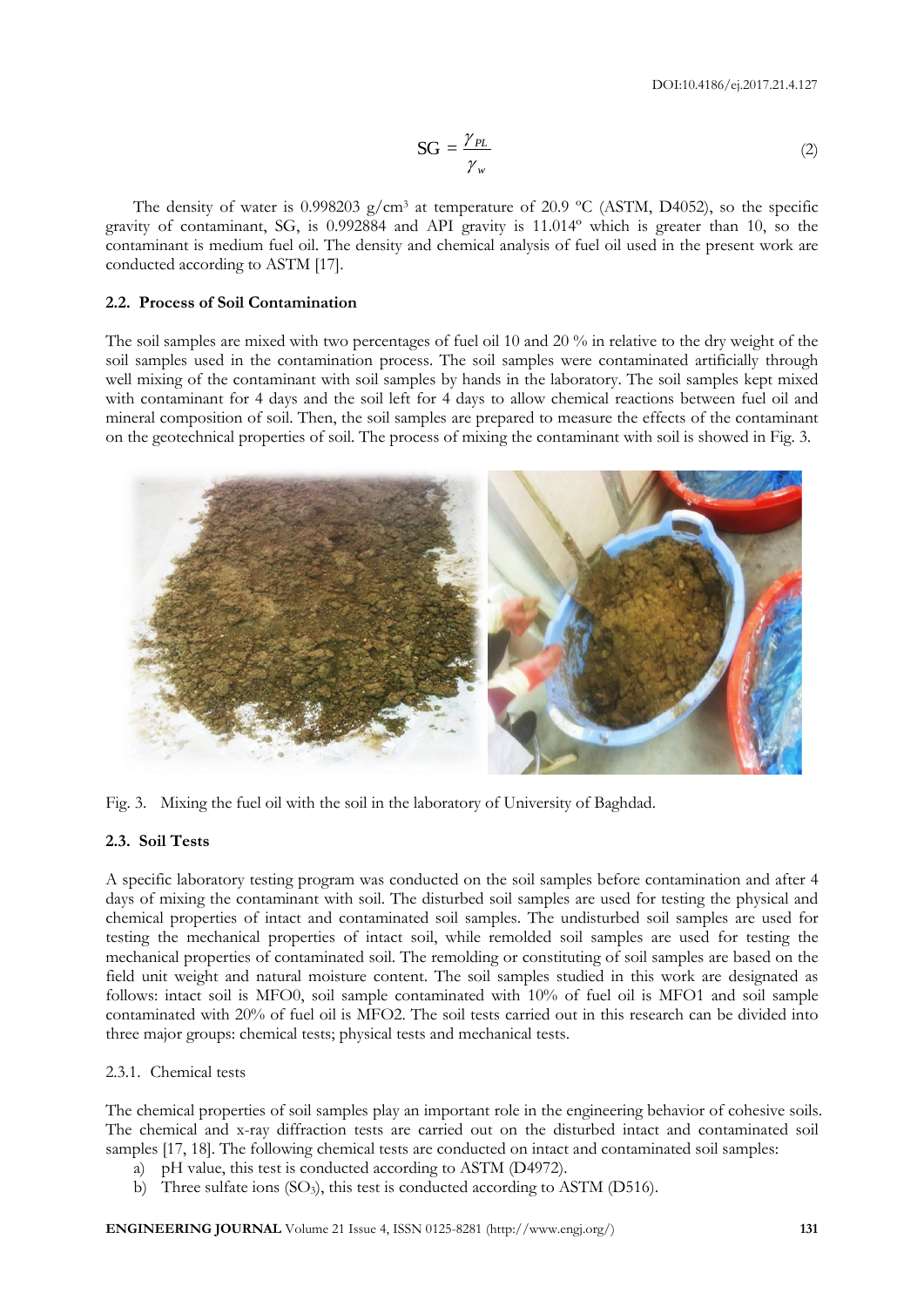- c) Chloride content (Cl-1 ), this test is conducted according to ASTM (D512 A).
- d) Total dissolved solids (TDS) and total suspended solids (TSS) are conducted according to ASTM (D5907)
- e) Calcium carbonate content (CaO), this test is conducted according to ASTM (D4373-02).
- f) Sodium content (Na), this test is conducted according to ASTM (D4191-03).

#### 2.3.2. Physical tests

Features of the soil profile and the soil horizons are often described in the field in terms of the soil's physical properties [17, 18]. The major physical properties of soil samples measured in this work are:

- a) Specific gravity (Gs), this test is conducted according to ASTM (D854).
- b) Particle size distribution, this test is conducted according to ASTM (D422).
- **c)** Liquid limit (LL) and plastic limit (PL), these tests are conducted according to ASTM (D4318).

#### 2.3.3. Mechanical tests

The bearing capacity of soil and compressibility of soil are often described in terms of the mechanical properties of soil. The mechanical tests conducted on the undisturbed intact and remolded contaminated soil samples. The entire mechanical tests are carried out according to ASTM [17, 19, 20].

- a) 1-D consolidation test, oedometer test, this test is conducted according to ASTM (D2435).
- b) Unconsolidation undraiend triaxial test, UUT, this test is conducted according to ASTM (D2166).
- c) Direct shear test, DST, this test is conducted according to ASTM (D3080).
- d) Unconfined compressive test, UCT, this test is conducted according to ASTM (D2166).

#### **3. Results and Discussions**

#### **3.1. Chemical Properties of Soil**

The results of chemical and x-ray diffraction tests are given Tables 2 and 3. Some of the chemical suffering slight decrease or increase with increasing the percentage of contaminant in the soil such as Na, TSS, TDS and CaO. The sulfur trioxide increases by 180 % and 603 % in the soil samples MFO1 and MFO2 respectively. The chemical reactions between the mineralogical composition of soil and fuel oil produced sulfate ion which causes increasing the percentage of sulfur trioxide. Also, the value of pH increased by 7 % and 40 % in the soil samples MFO1 and MFO2 respectively. This increase in pH value may be attributed to the aggravate salinization of the surface and subsurface of contaminated soil strata by the fuel oil [21]. Also, the fuel oil causes increasing the accumulative of exchangeable bases such as Na or Ca in the soil which resulted in a reduction in the exchangeable acidity and affect the cations exchange capacity [22].

| Soil Sample | $SO_3, \%$ | $Na, \%$ | $Cl^{-1}$ , % | TSS,<br>$\frac{0}{0}$ | TDS,<br>$\frac{0}{0}$ | CaO,<br>$\frac{0}{0}$ | pH, value |
|-------------|------------|----------|---------------|-----------------------|-----------------------|-----------------------|-----------|
| MFO0        | ).26       | J.79 -   | J.15          |                       |                       | 18.75                 | 5.0       |
| MFO1        | 0.73       | ).72     | J.16 -        | 2.4                   | 0.65                  | 17.89                 | 5.35      |
| MFO2        | 1.83       | ).97     | 0.36          | 2.5                   | 0.51                  | 16.02                 |           |

| Table 3. |  |  | Results of x-ray diffraction tests. |  |
|----------|--|--|-------------------------------------|--|
|----------|--|--|-------------------------------------|--|

| Soil   | Minerals, $\%$ |                |  |                                     |    |          |  |  |
|--------|----------------|----------------|--|-------------------------------------|----|----------|--|--|
| Sample | Quartz         | <b>Calcite</b> |  | Orthoclase Montmorillonite Feldspar |    | Dolomite |  |  |
| MFO0   |                |                |  |                                     |    |          |  |  |
| MFO1   |                |                |  |                                     |    |          |  |  |
| MFO2   |                |                |  |                                     | 47 |          |  |  |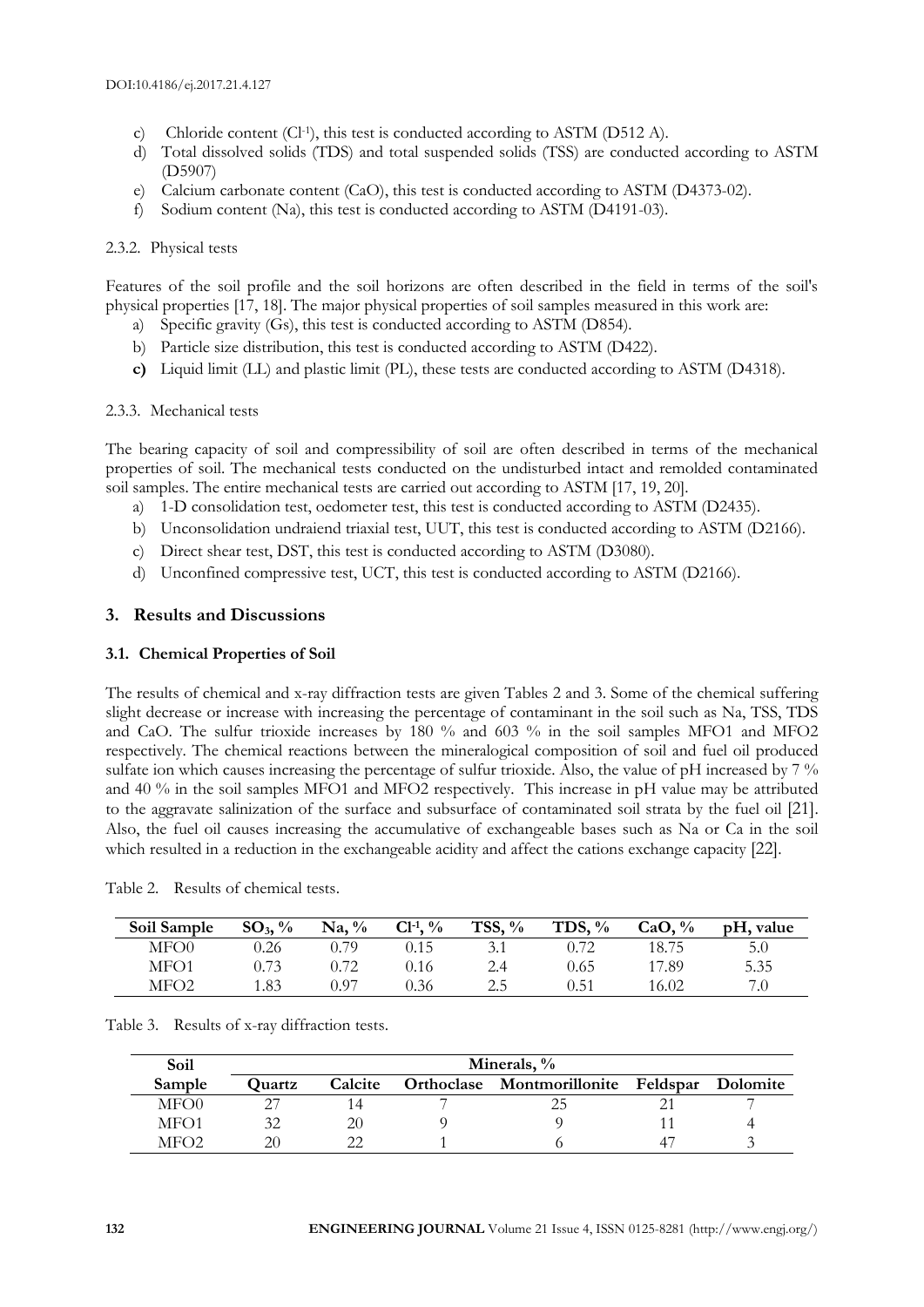#### **3.2. Physical Properties of Soil**

The summary of physical properties of soil samples tested in this work is given in Table 4. Based on these results, increasing the percentage of contaminant causes a significant decrease in the values of specific gravity (Gs) due to the low density of contaminant, otherwise the contaminant leads to a slight decrease in the percentage of fine particles because of formation of soil clods. Also, in hydrometer test the salts cover the soil particles will dissolve in water and this action depends on the solubility of existing salts in water. The particle size distribution curves of tested soil samples are shown in Fig. 4. The fuel oil causes slight decrease in the liquid limit (LL) due to participation of fuel oil in coating the surfaces of solid particles, but the fuel oil causes slight increase in the plastic limit (PL) of soil due to the viscosity of such contaminant. The first contact of the fuel oil will be with the soil particles and not with the water due to the immiscibility of petroleum products with water. The liquid and plastic limits are the moisture contents where the soil at which will deform as liquid or plastic respectively. The contamination of soil with fuel oil will increase the deformation of soil due to decreasing the liquid limit of soil.



Table 4. Physical properties of soil samples.

Fig. 4. Particle-size distribution curves of intact and contaminated soil samples.

#### **3.3. Mechanical Properties of Soil**

The results of mechanical properties of soil samples prove that the fuel oil contaminant has considerable effects on the compressibility and shear strength of soil. From the results of consolidation test, it was noticed a significant increasing in the initial void ratio (e<sub>o</sub>), the coefficient of volumetric change  $(m_v)$  and the coefficient of permeability (k), but a slight decreased was notice in the coefficient of consolidation  $(c_v)$ . The initial void ratio was increased by 18.5 % and 37 % for soil samples MFO1 and MFO2 respectively. Increasing of the initial void ratio resulted from decreasing the percentage of fines as they were bonded to form pseudo-sand and sand sized particles which created large void space between soil particles. Also, the lubricant role of fuel oil helps in slipping of the particles of soil each over other. The soil sample MFO2 sowed less effect for the contaminant on the coefficient of volumetric change and the coefficient of permeability than that of soil sample MFO1. This action may be resulted from the rearrangement of new bonds among the soil particles into macro voids to presence of fewer voids as more bonded soil matrix was formed with higher oil content in the contaminated soil. The results of 1-D consolidation tests are given in Table 5 and Fig. 5.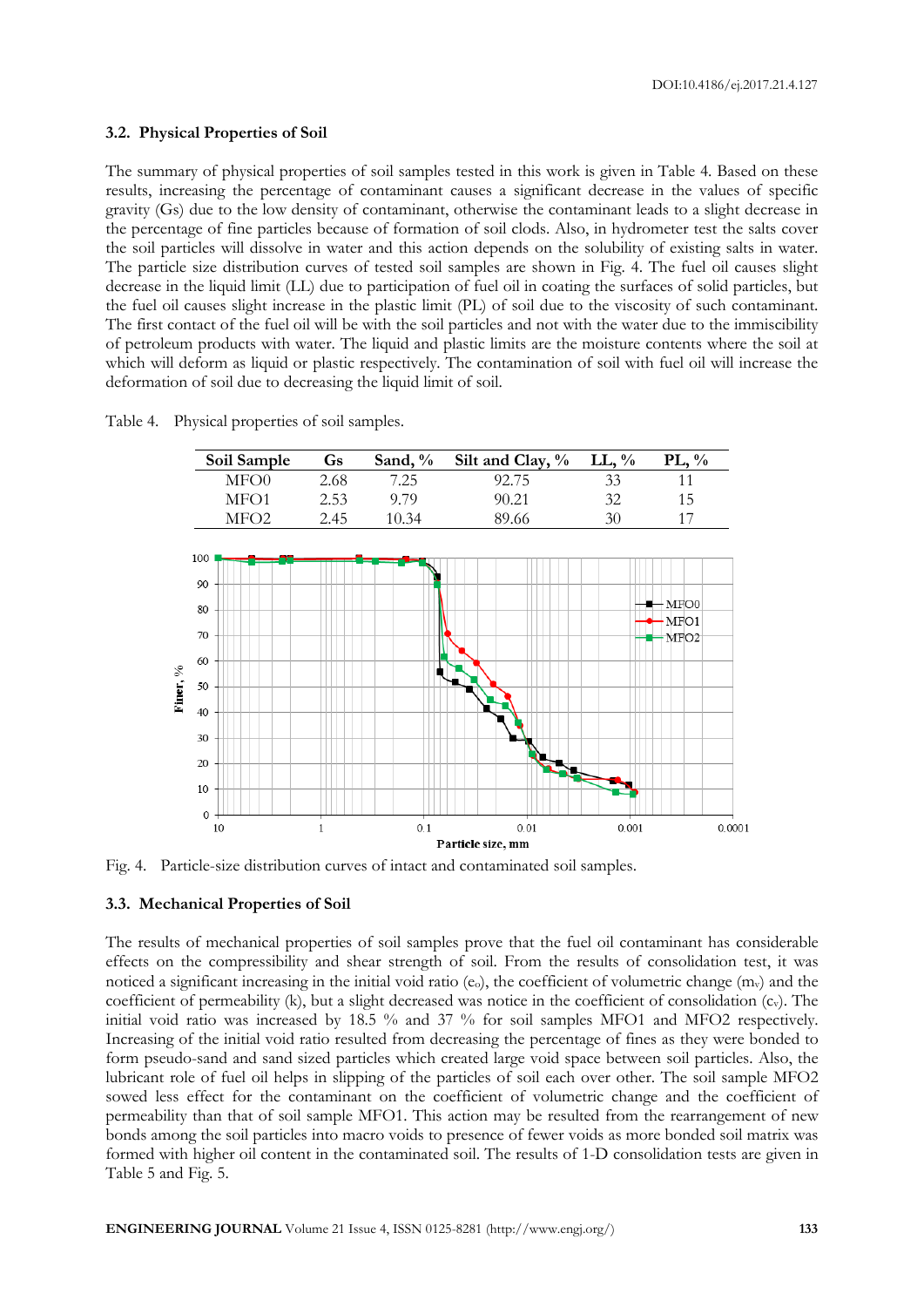| Soil             |         | 1-D Consolidation<br>$UU^{\tau}$ |           |       |                                  |                            |                                      |                 | <b>UCT</b>         | <b>DST</b> |        |
|------------------|---------|----------------------------------|-----------|-------|----------------------------------|----------------------------|--------------------------------------|-----------------|--------------------|------------|--------|
| Sample           | $e_{o}$ | e <sub>f</sub>                   | $\rm{Cc}$ | Сs    | $m_v \times 10^{-3}$<br>$m^2/kN$ | $k \times 10^{-9}$<br>cm/s | $c_v \times 10^{-7}$<br>$\rm cm^2/s$ | $C_{11}$<br>kPa | $c_{\rm u}$<br>kPa | c<br>kPa   | degree |
| MFO0             | 0.54    | 0.49                             | 0.274     | 0.054 | 0.501                            | 5.76                       | 2.800                                | 22              | 35                 | 66         | 37     |
| MFO1             | 0.64    | 0.50                             | 0.283     | 0.055 | 0.531                            | 5.93                       | 4.335                                | 21              | 29.5               | 37         | 29.5   |
| MFO <sub>2</sub> | 0.74    | 0.53                             | 0.320     | 0.066 | 0.970                            | 6.77                       | 4.660                                | 18.5            | 25                 | 22         | 25     |

Table 5. Results of mechanical properties of soil samples.



Fig. 5. Void ratio versus log of pressure of intact and contaminated soil samples.

The fuel oil contamination causes reduction in the cohesion (c) and angle of internal friction (**φ)** of soil. The lubrication property of fuel oil helps in sliding the soil particles each one over others and consequently the weak bonding between the soil particles causes a significant reduction in the shear strength parameters of soil. A summary of shear strength tests is given in Table 5. The results of direct shear tests showed decreasing the cohesion of soil by 44 and 67 %, but the angle of internal friction decreased by 20 and 32 % for soil sample MFO1 and MFO2 respectively as shown in Fig. 6. It's noticed that fuel oil contamination has more effects on cohesion rather than friction between soil particles. This behavior may be attributed to the coating of the surface of soil solids with fuel oil that causes reduction in bonding between particles and slipping of solid particles.



Fig. 6. Normal stress versus shear stress of direct shear tests.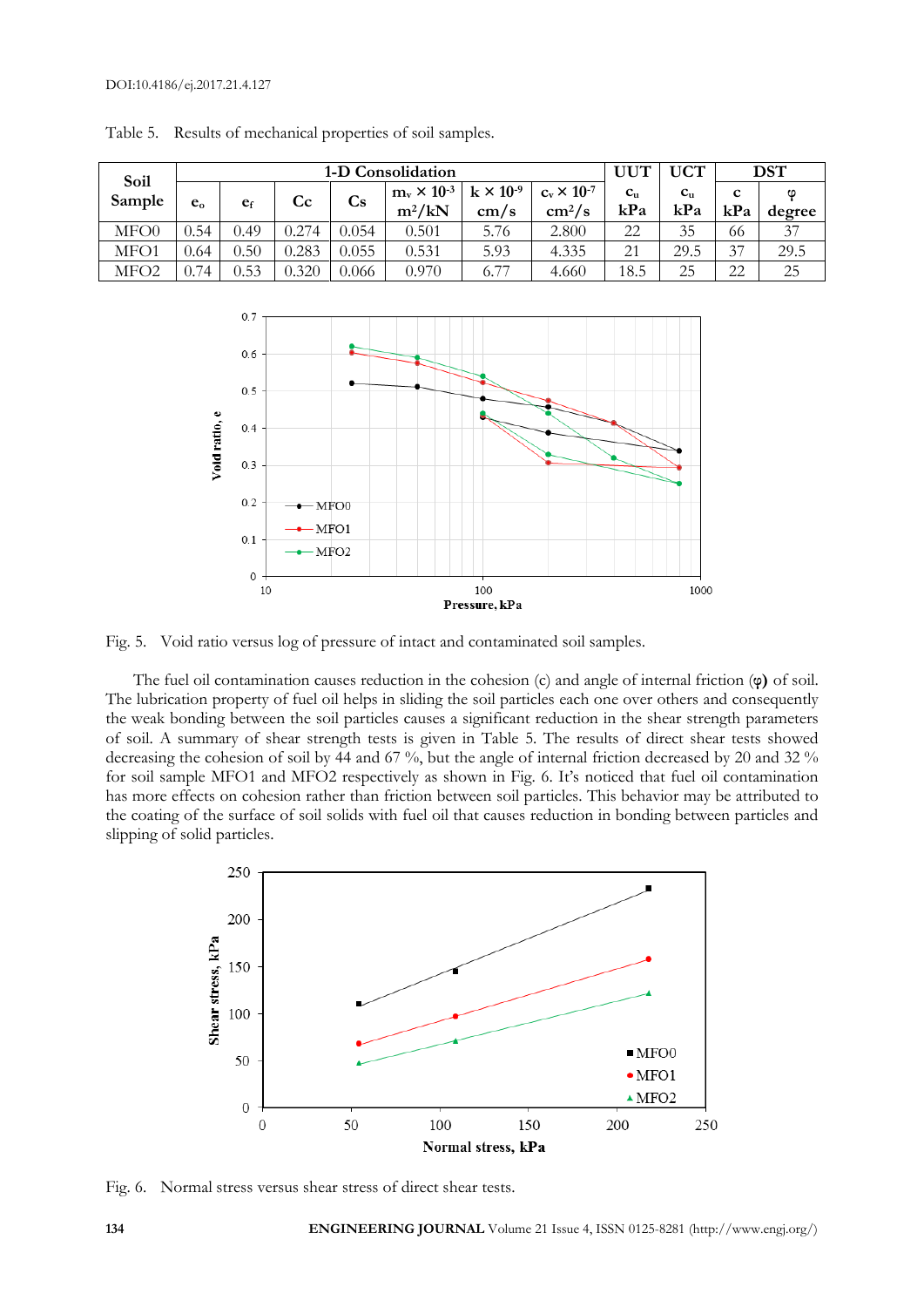The results of unconsolidated undrained triaxial tests conducted on the soil samples at three levels of stress 100, 200 and 300 kPa showed a slight reduction in the undrained shear strength of soil. The undrainded shear strength  $(c<sub>u</sub>)$  of soil decreased by 4.5 and 16 % for soil sample MFO1 and HOF2 respectively as shown in Fig. 7. The results of unconfined compressive tests showed decreasing the undrained shear strength (c<sub>u</sub>) by 15.7 and 28.5 % for soil samples MFO1 and MFO2 respectively. This reduction was corresponding to a large reduction in strain by 73 and 76 % for soil sample MFO1 and MFO2 respectively as shown in Fig. 8.



Fig. 7. Stress versus strain of unconsolidated undrained triaxial tests.

**ENGINEERING JOURNAL** Volume 21 Issue 4, ISSN 0125-8281 (http://www.engj.org/) **135**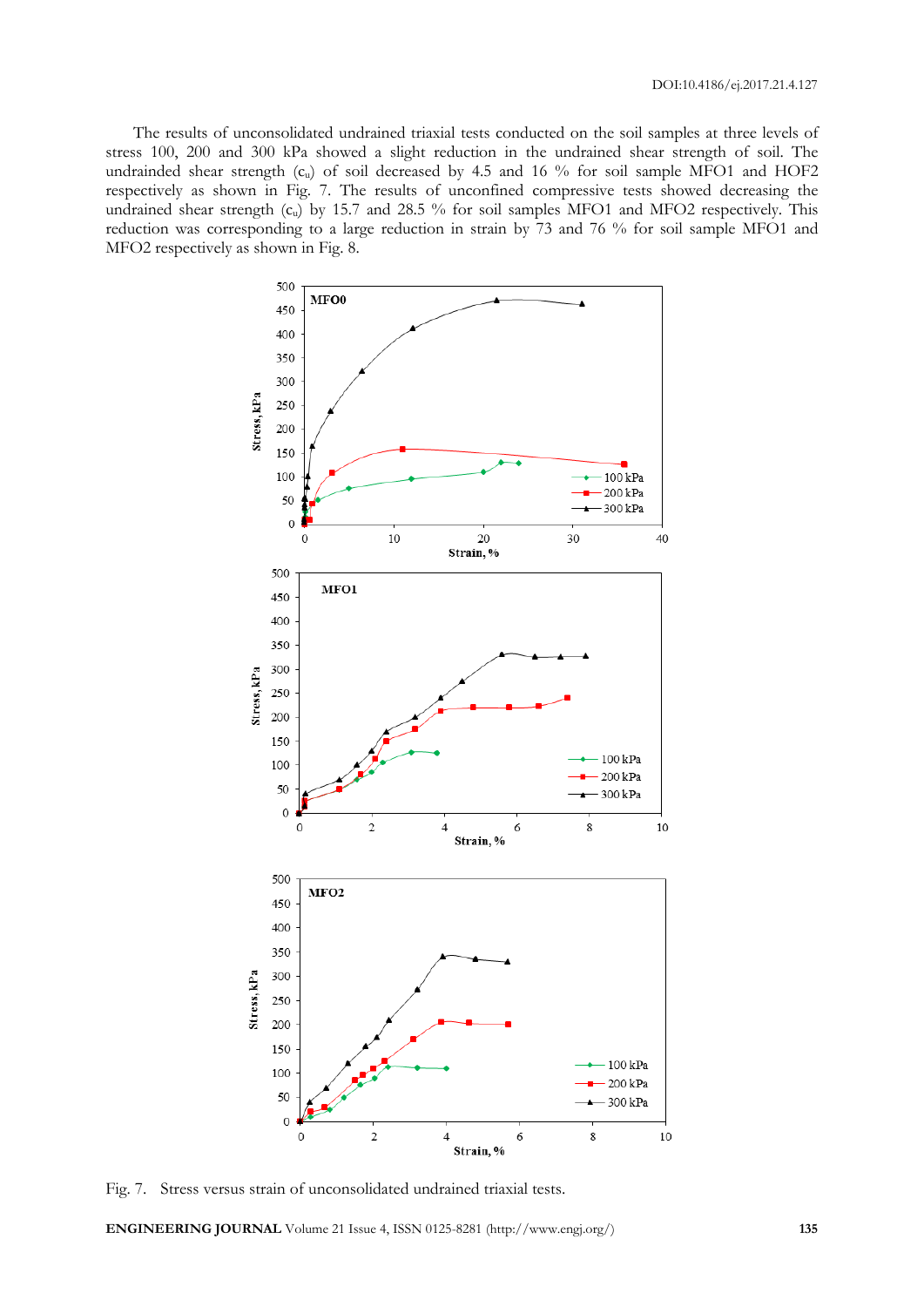

Fig. 8. Stress-strain curve of unconfined compressive tests.

#### **4. Conclusions**

The fuel oil has negative impacts on the geotechnical properties of cohesive soil and these effects increase with increasing the percentage of soil contamination with fuel oil. Based on the results of this work, the following actions are noticed: decreasing the specific gravity of soil, slight decrease in the liquid limit and slight increase in the plastic limit and slight reduction in the percentage of fine particles. Also, the fuel oil contamination causes increasing the initial void ratio, coefficient of volume compressibility, the coefficient of permeability and the coefficient of consolidation. The effects of fuel oil contamination on the shear strength parameters depend on the type of test and concentration of fuel oil in the soil. The direct shear test was affected significantly by fuel oil contamination and less effect was noticed in the soil samples tested by unconfined compressive test and unconsolidated undrained triaxial test. The results of unconfined compressive tests showed decreasing the undrained shear strength  $(c<sub>u</sub>)$  by 15.7 and 28.5 % and the corresponding strains by 73 and 76 % for soil samples MFO1 and MFO2 respectively. The results of direct shear tests showed decreasing the cohesion of soil by 44 and 67 % for soil sample MFO1 and MFO2 respectively. While, the cohesion of soil samples tested by UUT is decreased by 4.5 and 16 % for the soil sample MFO1 and MFO2 respectively. The important of this study raised from the wide spreading of petroleum products all around the world and effluent of such product to the soil directly by accident or due to the unavailability of treatment unit. To understand the behavior of soil contaminated with petroleum products, it's important to study the micromechanics relationship between solid particles and chemical components of contaminant.

#### **References**

- [1] Z. A. Rahman, U. Hamzah, and M. R. Taha, "Influence of oil contamination on geotechnical properties of basaltic residual soil," *American Journal of Applied Sciences*, vol. 7, no. 7, pp. 954–961, 2010.
- [2] J. Li. *Types, Amounts and Effect of Industrial Solid Wastes. Point Sources of Pollution: Local Effects and Its Control, vol. 1*. [Online]. Available: https://www.eolss.net/Sample-Chapters/C09/E4-11-02-03.pdf, Accessed on: 14 January 2017.
- [3] H. Shi. *Industrial Wastewater-Types, Amounts and Effects. Point Sources of Pollution: Local Effects and Its Control, vol.* 1. [Online]. Available: https://www.eolss.net/sample-chapters/c09/e4-11-02-02.pdf, Accessed on: 14 January 2017.
- [4] H. U. Rehman, S. N. Abduljauwad, and T. Akram, "Geotechnical behavior of oil contaminated finegrained soils," *Electronic Journal of Geotechnical Engineering*, vol. 12, Bundle. A, 0720, 2007.